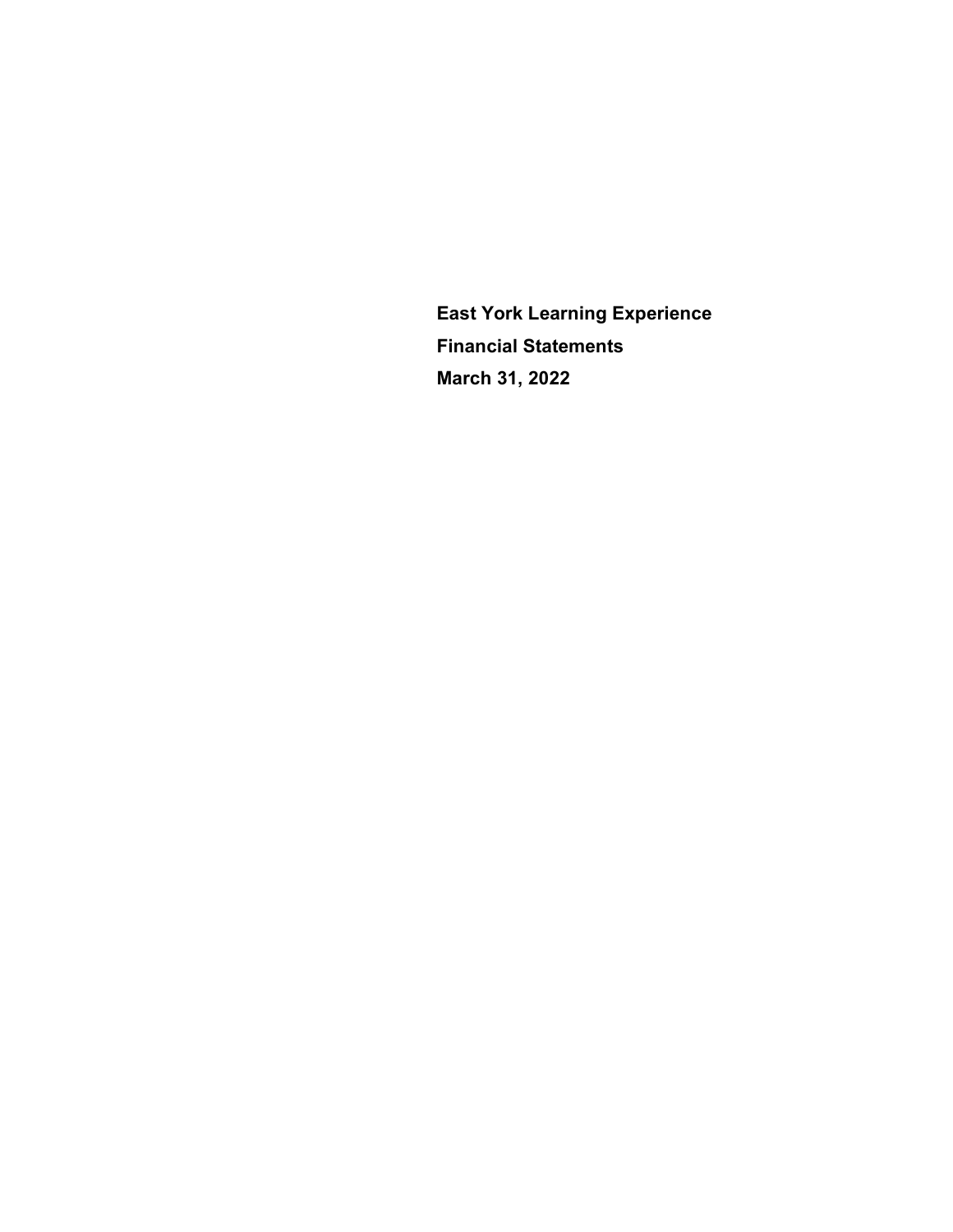

#### Baker Tilly WM LLP

1500 - 401 Bay Street Toronto, Ontario Canada M5H 2Y4 T: +1 416.368.7990 F: +1 416.368.0886

www.bakertilly.ca

# Independent Auditor's Report **the Contract of Contract Auditor's Report** to the Contract of Contract and The Contract and The Contract and The Contract and The Contract and The Contract and The Contract and The Contract an

# To the members of East York Learning Experience:

# Qualified Opinion

We have audited the financial statements of East York Learning Experience (the "entity"), which comprise the statement of financial position as at March 31, 2022, statement of changes in net assets, statement of operations and statement of cash flows for the year then ended and notes to the financial statements, including a summary of significant accounting policies.

In our opinion, except for the possible effects of the matter described in the Basis for Qualified Opinion section of our report, the accompanying financial statements present fairly, in all material respects, the financial position of the entity as at March 31, 2022, and its results of operations and its cash flows for the year then ended in accordance with Canadian accounting standards for not-for-profit organizations.

# Basis for Qualified Opinion

In common with many non-for-profit organizations, the entity derives revenue from donations, the completeness of which is not susceptible to satisfactory audit verification. Accordingly, verification of these revenues was limited to the amounts recorded in the records of the entity. Therefore, we were not able to determine whether any adjustments might be necessary to revenue, excess of revenue over expenditures, and cash flows from operations for the years ended March 31, 2022 and 2021, current assets as at March 31, 2022 and 2021, and net assets as at April 1 and March 31 for both the 2022 and 2021 years. Our audit opinion on the financial statements for the year ended March 31, 2021 was modified accordingly because of the possible effects of this limitation in scope.

We conducted our audit in accordance with Canadian generally accepted auditing standards. Our responsibilities under those standards are further described in the Auditor's Responsibilities for the Audit of the Financial Statements section of our report. We are independent of the entity in accordance with the ethical requirements that are relevant to our audit of the financial statements in Canada, and we have fulfilled our other ethical responsibilities in accordance with these requirements. We believe that the audit evidence we have obtained is sufficient and appropriate to provide a basis for our qualified opinion.

## Responsibilities of Management and Those Charged with Governance for the Financial Statements

Management is responsible for the preparation and fair presentation of the financial statements in accordance with Canadian accounting standards for not-for-profit organizations, and for such internal control as management determines is necessary to enable the preparation of financial statements that are free from material misstatement, whether due to fraud or error.

In preparing the financial statements, management is responsible for assessing the entity's ability to continue as a going concern, disclosing, as applicable, matters related to going concern and using the going concern basis of accounting unless management either intends to liquidate the entity or to cease operations, or has no realistic alternative but to do so.

Those charged with governance are responsible for overseeing the entity's financial reporting process.

#### ASSURANCE • TAX • ADVISORY

Baker Tilly WM LLP is a member of Baker Tilly Canada Cooperative, which is a member of the global network of Baker Tilly International Limited. All members of Baker Tilly Canada Cooperative and Baker Tilly International Limited are separate and independent legal entities.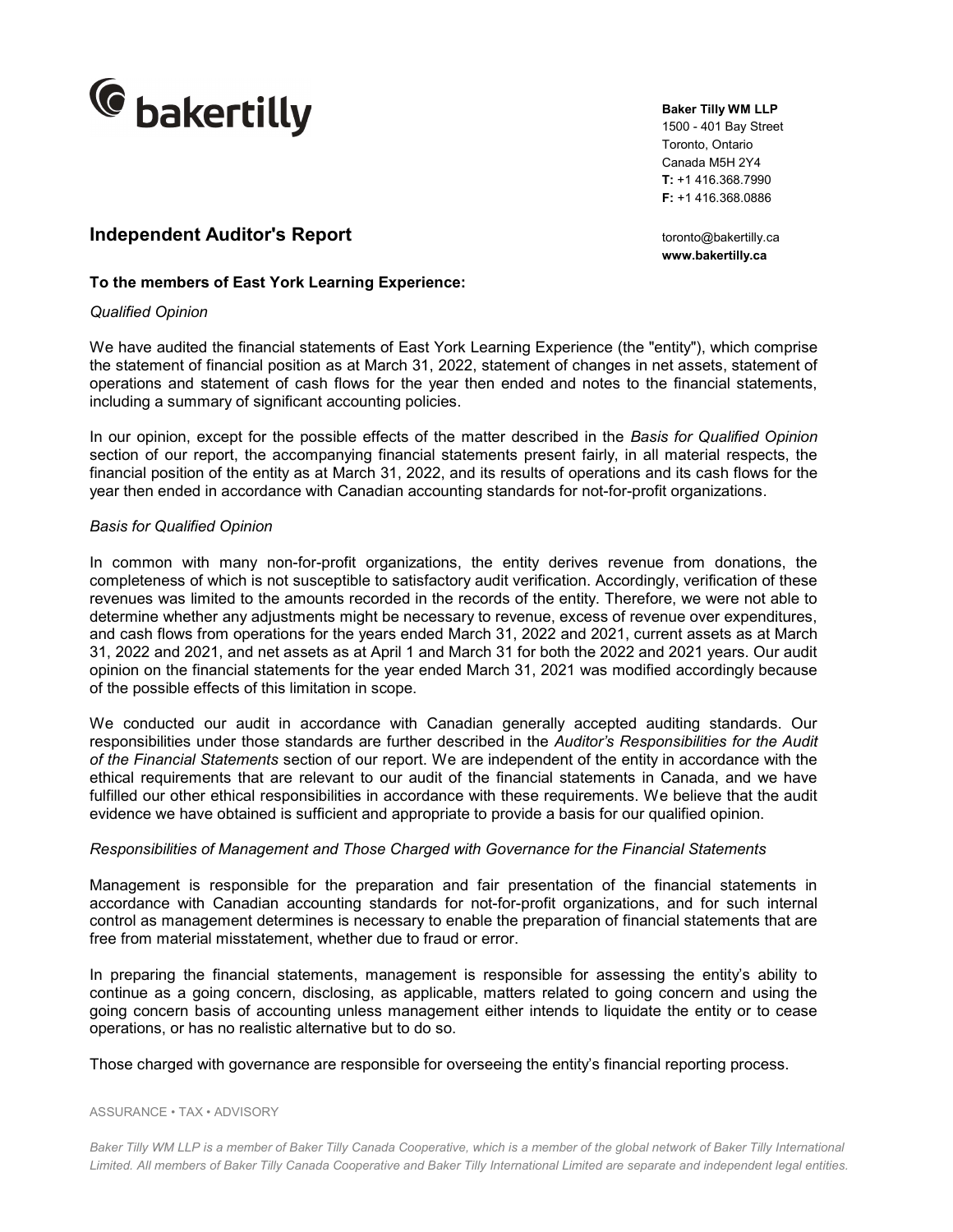

# Auditor's Responsibilities for the Audit of the Financial Statements

Our objectives are to obtain reasonable assurance about whether the financial statements as a whole are free from material misstatement, whether due to fraud or error, and to issue an auditor's report that includes our opinion. Reasonable assurance is a high level of assurance, but is not a guarantee that an audit conducted in accordance with Canadian generally accepted auditing standards will always detect a material misstatement when it exists. Misstatements can arise from fraud or error and are considered material if, individually or in the aggregate, they could reasonably be expected to influence the economic decisions of users taken on the basis of these financial statements.

As part of an audit in accordance with Canadian generally accepted auditing standards, we exercise professional judgment and maintain professional skepticism throughout the audit. We also:

- Identify and assess the risks of material misstatement of the financial statements, whether due to fraud or error, design and perform audit procedures responsive to those risks, and obtain audit evidence that is sufficient and appropriate to provide a basis for our opinion. The risk of not detecting a material misstatement resulting from fraud is higher than for one resulting from error, as fraud may involve collusion, forgery, intentional omissions, misrepresentations, or the override of internal control.
- Obtain an understanding of internal control relevant to the audit in order to design audit procedures that are appropriate in the circumstances, but not for the purpose of expressing an opinion on the effectiveness of the entity's internal control.
- Evaluate the appropriateness of accounting policies used and the reasonableness of accounting estimates and related disclosures made by management.
- Conclude on the appropriateness of management's use of the going concern basis of accounting and, based on the audit evidence obtained, whether a material uncertainty exists related to events or conditions that may cast significant doubt on the entity's ability to continue as a going concern. If we conclude that a material uncertainty exists, we are required to draw attention in our auditor's report to the related disclosures in the financial statements or, if such disclosures are inadequate, to modify our opinion. Our conclusions are based on the audit evidence obtained up to the date of our auditor's report. However, future events or conditions may cause the entity to cease to continue as a going concern.
- Evaluate the overall presentation, structure and content of the financial statements, including the disclosures, and whether the financial statements represent the underlying transactions and events in a manner that achieves fair presentation.

We communicate with those charged with governance regarding, among other matters, the planned scope and timing of the audit and significant audit findings, including any significant deficiencies in internal control that we identify during our audit.

Baker Tilly WM LLP

Chartered Professional Accountants, Licensed Public Accountants

Toronto, Ontario June 21, 2022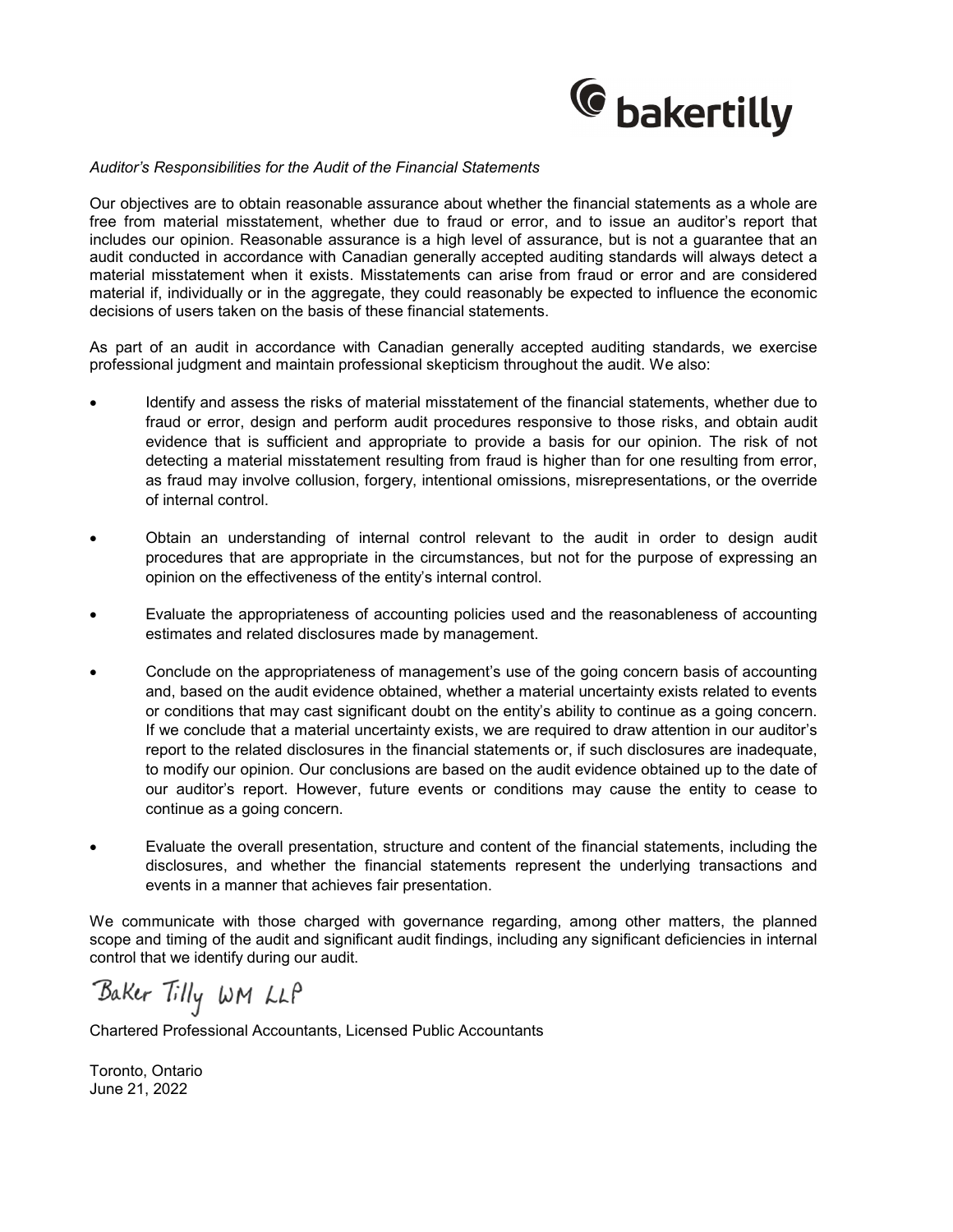# East York Learning Experience Statement of Financial Position March 31, 2022

|                                                                                                                                               | 2022 |                                             | 2021 |                                           |
|-----------------------------------------------------------------------------------------------------------------------------------------------|------|---------------------------------------------|------|-------------------------------------------|
| <b>Assets</b><br><b>Current</b><br>Cash<br>Accounts receivable<br>Goods and services tax recoverable (note 4)<br>Grant receivable<br>Prepaids | \$   | 220,932<br>4,080<br>1,378<br>3,255<br>1,297 | \$   | 157,939<br>1,315<br>920<br>1,625<br>1,249 |
|                                                                                                                                               | \$   | 230,942                                     | \$   | 163,048                                   |
| <b>Liabilities</b><br><b>Current</b><br>Accounts payable and accrued liabilities (note 7)<br>Deferred revenue and grants                      | \$   | 9,598<br>350<br>9,948                       | \$   | 8,412<br>8,412                            |
| <b>Net Assets</b><br>Unrestricted<br>Internally restricted (note 8)                                                                           |      | 160,948<br>60,046<br>220,994                |      | 123,836<br>30,800<br><u>154,636</u>       |
|                                                                                                                                               | \$   | 230,942                                     | \$   | 163,048                                   |

See accompanying notes and schedules to the financial statements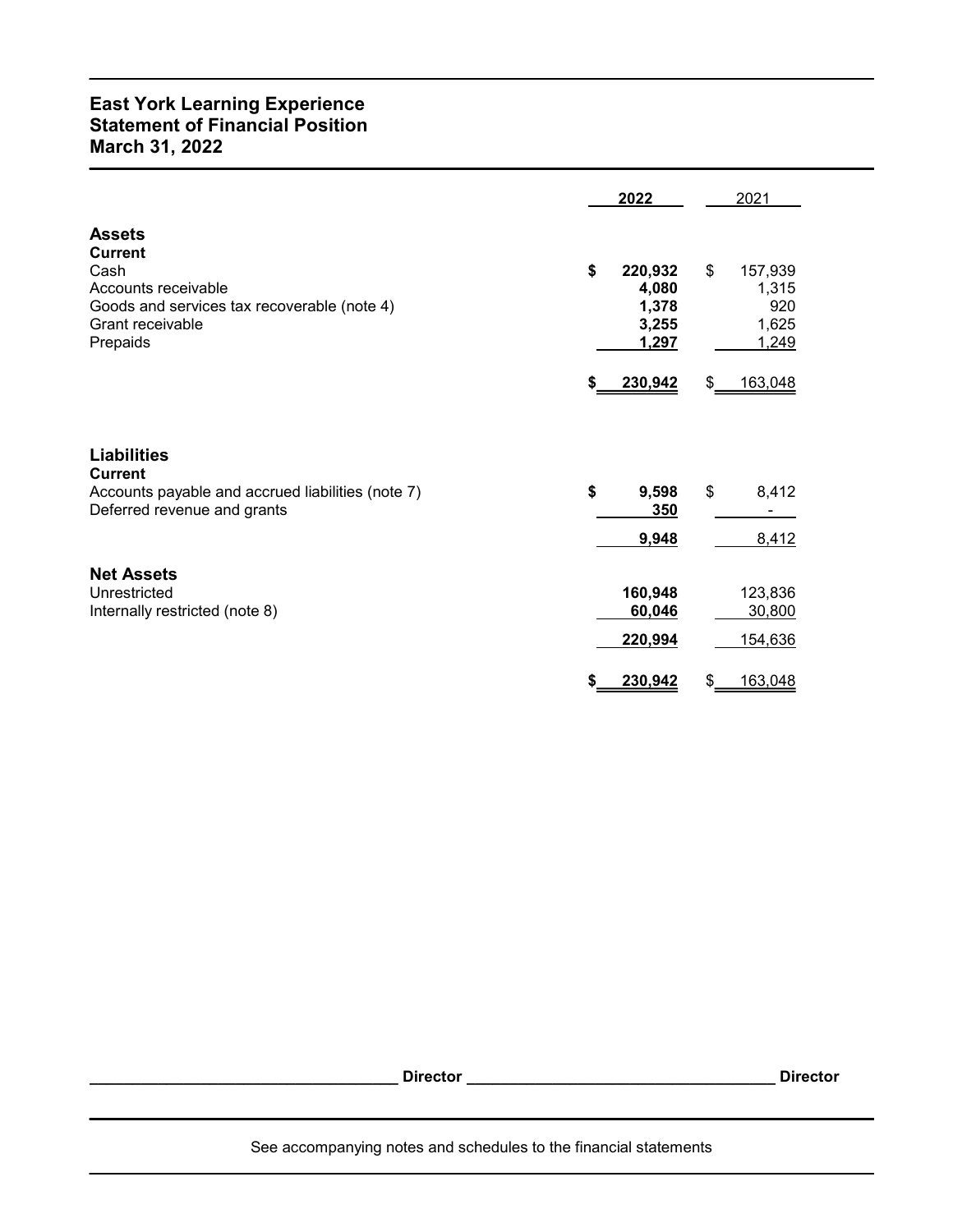# East York Learning Experience Statement of Changes in Net Assets Year Ended March 31, 2022

|                                                                       |                                                                                                                     |                     |    | 2022              |    |         |
|-----------------------------------------------------------------------|---------------------------------------------------------------------------------------------------------------------|---------------------|----|-------------------|----|---------|
|                                                                       | <b>Internally</b><br><b>Restricted</b><br><b>Unrestricted</b><br><b>Net Assets</b><br><b>Net Assets</b><br>(note 8) |                     |    | Total             |    |         |
| Balance, beginning of year                                            | \$                                                                                                                  | 123,836             | \$ | 30,800            | \$ | 154,636 |
| Excess of revenue over expenditures<br>Internal restrictions (note 8) |                                                                                                                     | 69,306<br>(32, 194) |    | (2,948)<br>32,194 |    | 66,358  |
| Balance, end of year                                                  |                                                                                                                     | 160,948             |    | 60,046            | S  | 220,994 |

|                                                                       | 2021                                                                             |                     |    |                |    |         |
|-----------------------------------------------------------------------|----------------------------------------------------------------------------------|---------------------|----|----------------|----|---------|
|                                                                       | Internally<br>Restricted<br>Net Assets<br>Unrestricted<br>Net Assets<br>(note 8) |                     |    | Total          |    |         |
| Balance, beginning of year                                            | \$                                                                               | 94,596              | \$ | $\blacksquare$ | \$ | 94,596  |
| Excess of expenditures over revenue<br>Internal restrictions (note 8) |                                                                                  | 60,040<br>(30, 800) |    | 30,800         |    | 60,040  |
| Balance, end of year                                                  | \$                                                                               | 123,836             |    | 30,800         |    | 154,636 |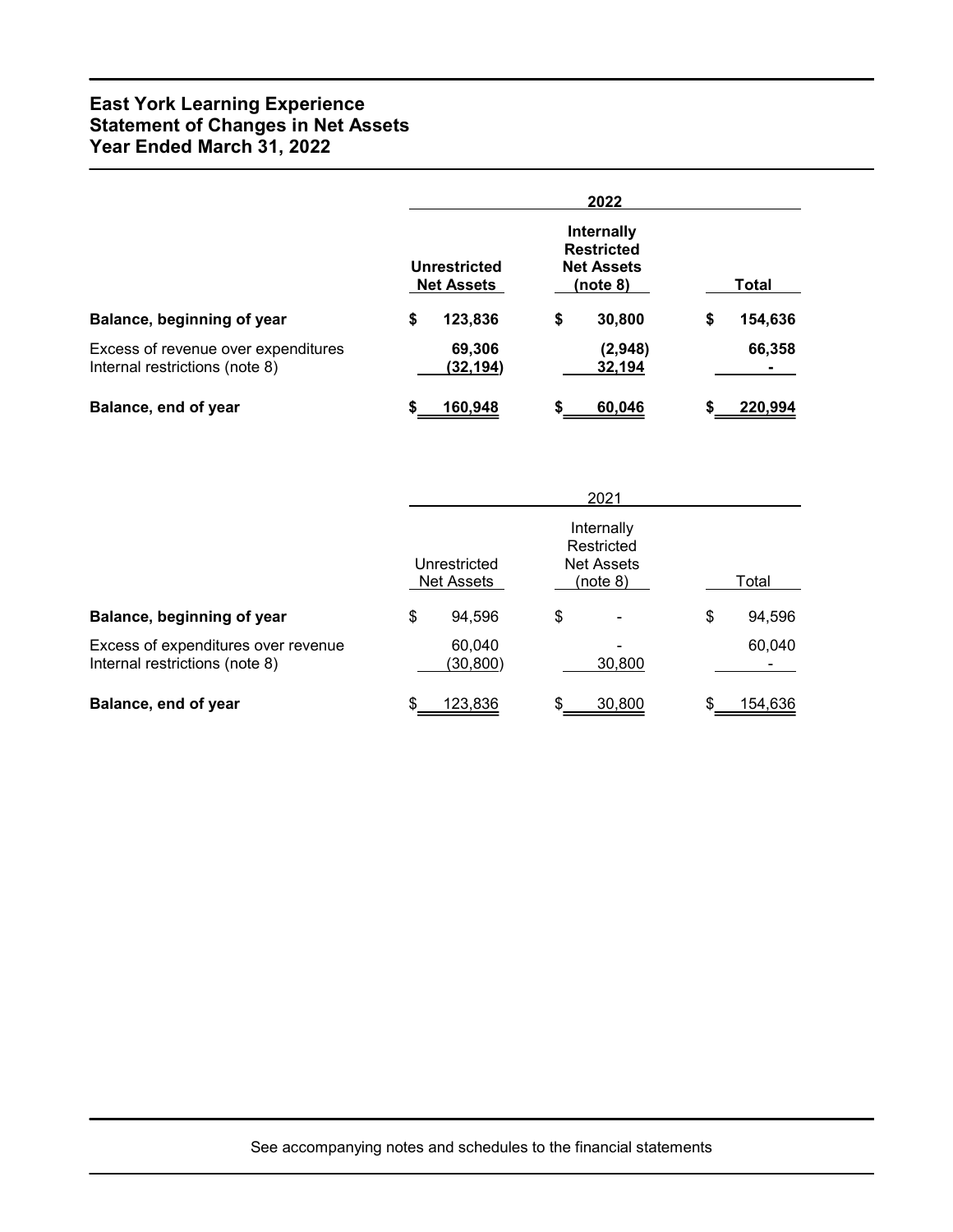# East York Learning Experience Statement of Operations Year Ended March 31, 2022

|                                                              | 2022 |         | 2021 |         |
|--------------------------------------------------------------|------|---------|------|---------|
| Revenue                                                      |      |         |      |         |
| Grants and donations expended (see schedule)                 | \$   | 258,308 | \$   | 212,164 |
| <b>Expenses</b>                                              |      |         |      |         |
| <b>Salaries</b>                                              | \$   | 143,917 | \$   | 109,249 |
| Rent. maintenance and leaseholds                             |      | 12,686  |      | 12,054  |
| <b>Employee benefits</b>                                     |      | 12,312  |      | 10,349  |
| Program and office supplies                                  |      | 6,347   |      | 7,338   |
| <b>Professional fees</b>                                     |      | 5,268   |      | 5,004   |
| <b>Training support</b>                                      |      | 3,344   |      | 1,300   |
| Insurance                                                    |      | 2,314   |      | 2,047   |
| Purchase of capital assets (note 6)                          |      | 2,224   |      | 1,990   |
| Non-recoverable portion of goods and services taxes (note 4) |      | 1,250   |      | 1,109   |
| Telephone                                                    |      | 532     |      | 625     |
| Professional development                                     |      | 472     |      | 120     |
| Printing                                                     |      | 418     |      |         |
| Miscellaneous                                                |      | 416     |      | 147     |
| Workers compensation                                         |      | 401     |      | 385     |
| Delivery                                                     |      | 113     |      |         |
| <b>Bank charges</b>                                          |      | 100     |      | 373     |
| Education and training resources                             |      |         |      | 43      |
|                                                              |      | 192,114 |      | 152,133 |
| Other revenue                                                |      |         |      |         |
| Miscellaneous                                                |      | 150     |      |         |
| Interest                                                     |      | 14      |      | 9       |
| <b>Excess of revenue over expenditures</b>                   | \$   | 66,358  | \$   | 60,040  |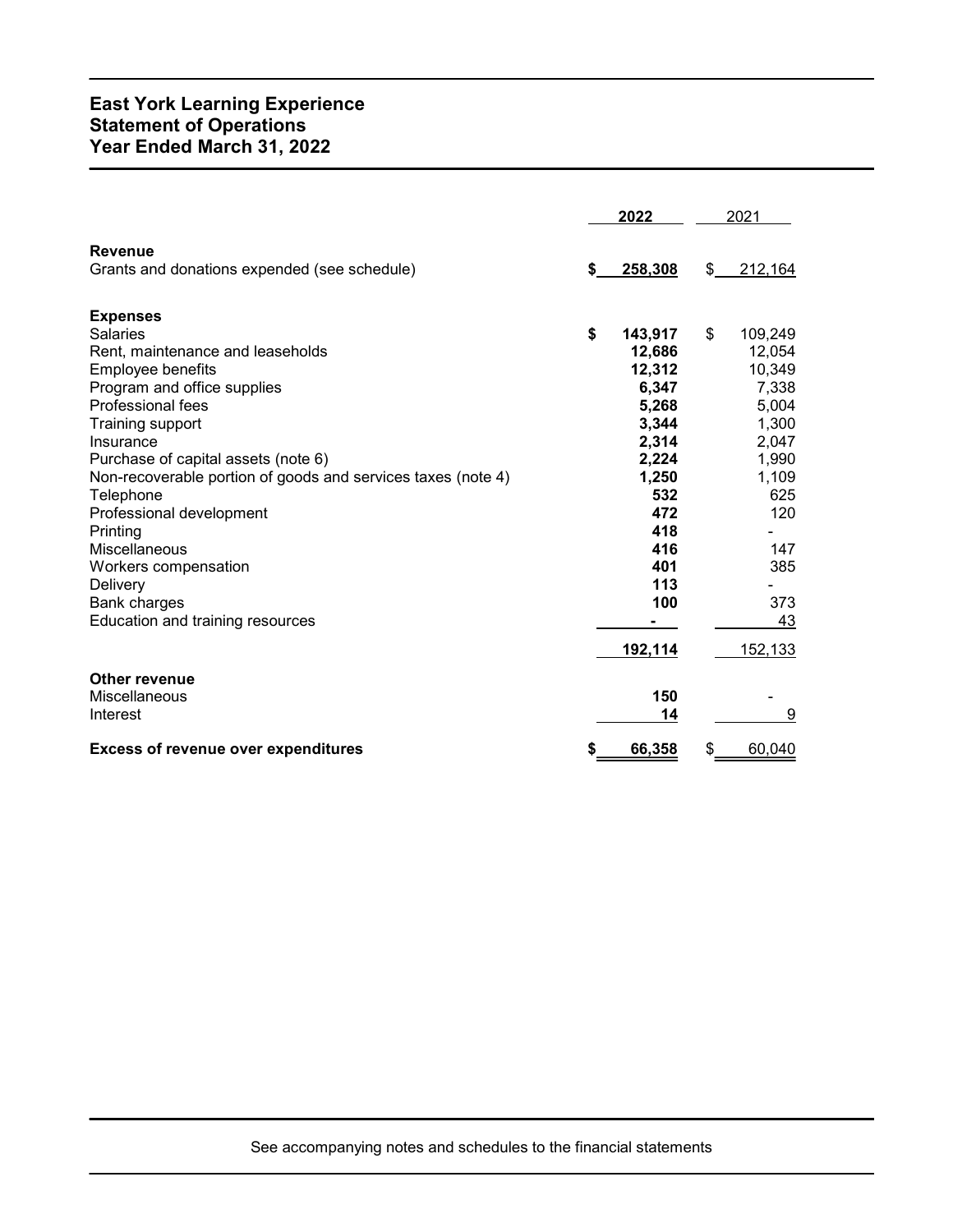# East York Learning Experience Schedule of Grants and Donations Year Ended March 31, 2022

|                                                                                                                                                                                                | <b>Revenue</b><br>in 2022 |                                                               | Revenue<br>in 2021 |                                               |
|------------------------------------------------------------------------------------------------------------------------------------------------------------------------------------------------|---------------------------|---------------------------------------------------------------|--------------------|-----------------------------------------------|
| Ministry of Labour, Training and Skills Development<br>Miscellaneous donations<br>City of Toronto<br><b>Foundations</b><br>Fundraising events<br>Human Resources and Skills Development Canada | \$                        | 121,861<br>\$<br>95,530<br>17,064<br>10.453<br>8,930<br>4,470 |                    | 121,876<br>67,564<br>1,625<br>13,039<br>8,060 |
|                                                                                                                                                                                                |                           | 258,308                                                       |                    | 212,164                                       |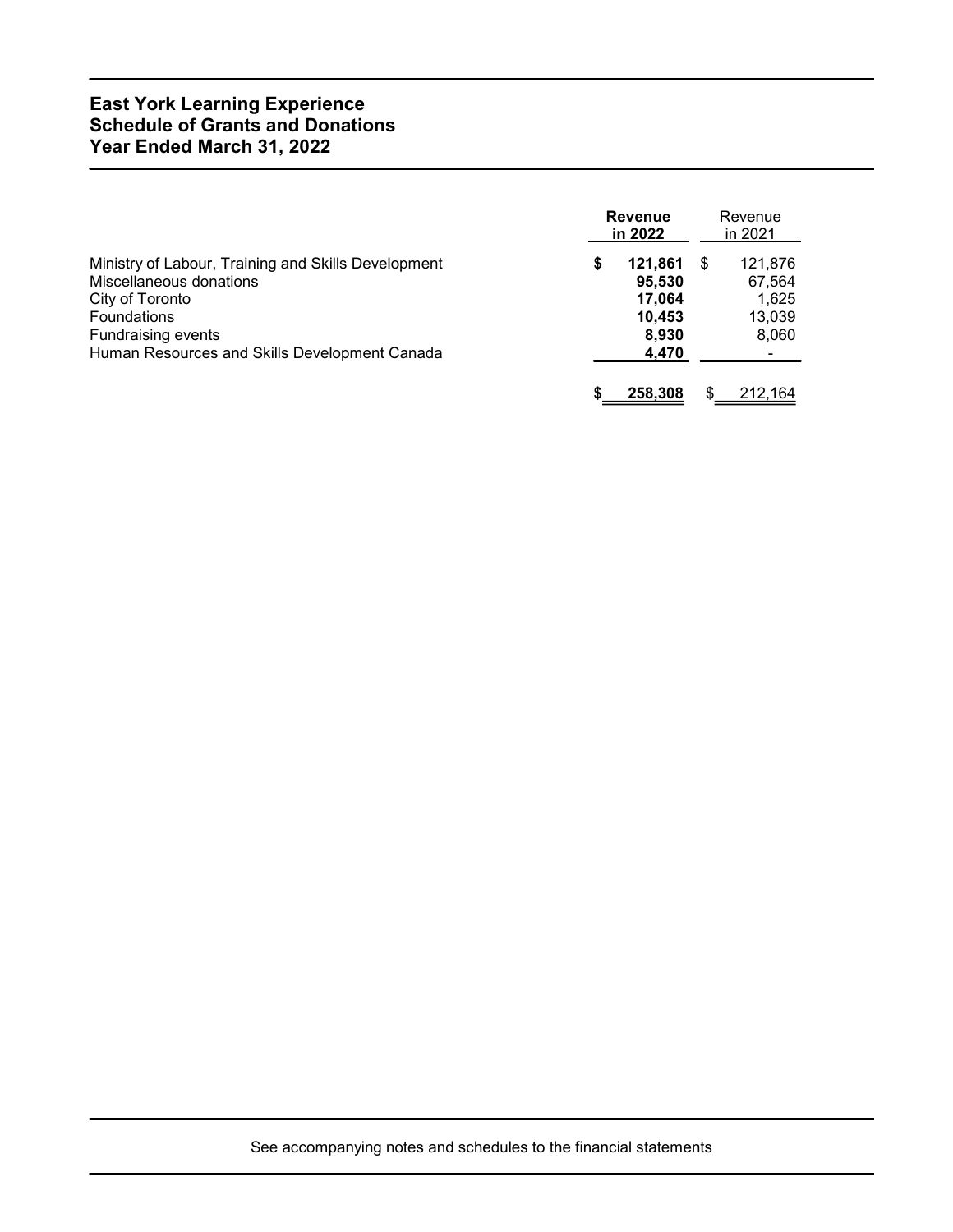# East York Learning Experience Statement of Cash Flows Year Ended March 31, 2022

|                             | 2022          | 2021         |
|-----------------------------|---------------|--------------|
| Cash, beginning of year     | 157,939<br>\$ | 98,836<br>\$ |
| <b>Cash receipts</b>        |               |              |
| Grants                      | 137,445       | 121,876      |
| Donations                   | 110,453       | 80,604       |
| Fundraising                 | 6,165         | 7,926        |
| Interest                    | 14            | 9            |
|                             | 254,077       | 210,415      |
| <b>Cash disbursements</b>   |               |              |
| Salaries and administration | (188, 860)    | (149, 322)   |
| Purchase of capital assets  | (2, 224)      | (1,990)      |
|                             | (191,084)     | (151, 312)   |
| Cash, end of year           | \$<br>220,932 | 157,939      |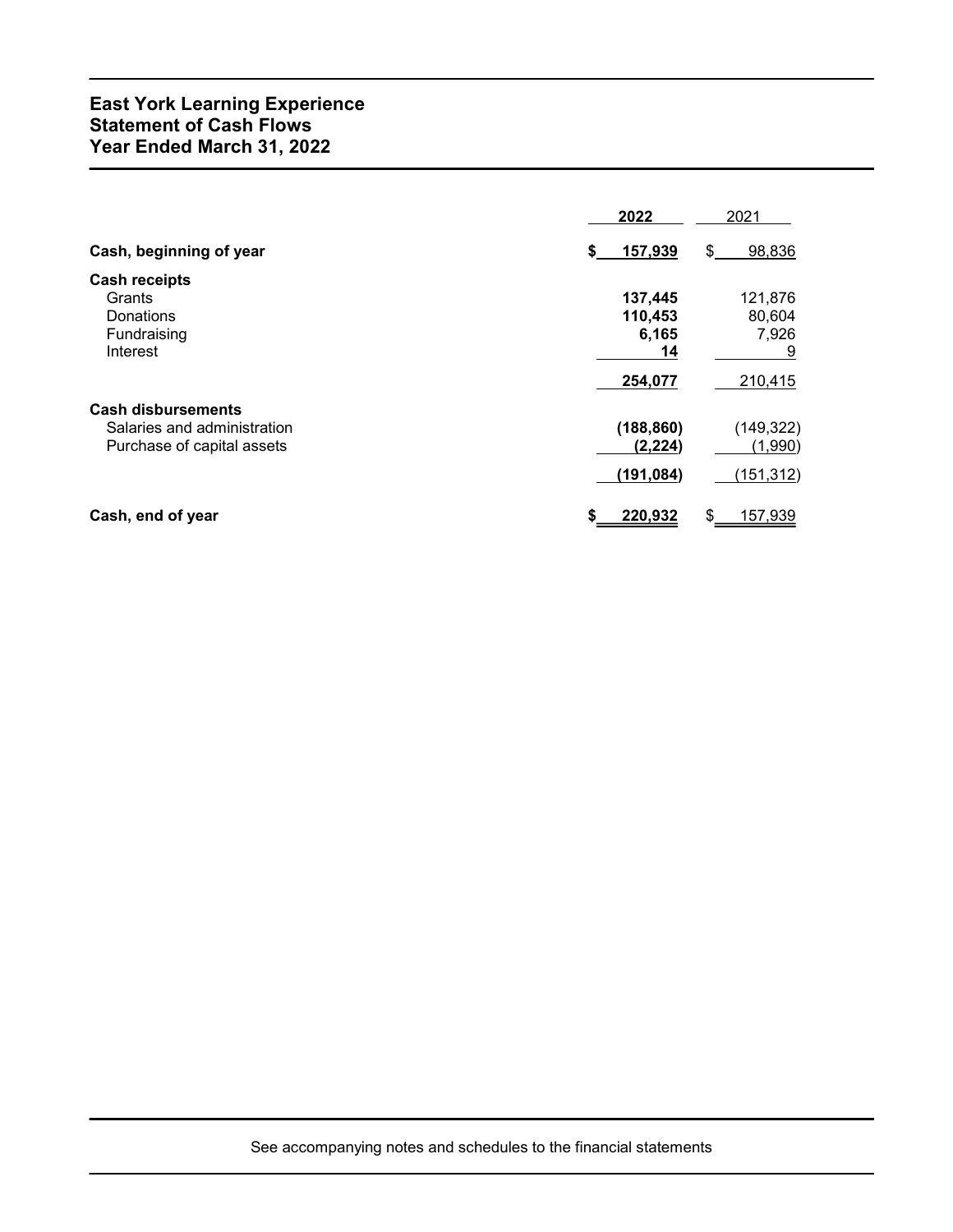# 1. Organization and incorporation

East York Learning Experience (the "organization" or "EYLE") commenced funded operations as a not-for-profit unincorporated entity during April 1987. On April 29, 1988, the organization obtained its letters patent under the Corporations Act (Ontario), constituting a corporation without share capital. Subsequently, the organization received registration as a charitable organization for tax purposes on July 8, 1988.

Mission Statement: EYLE's adult literacy, numeracy and digital literacy programs transform lives and enhance self-worth by empowering individuals to reach their full potential.

# 2. Update on COVID-19

On March 11, 2020, the World Health Organization categorized COVID-19 as a pandemic. COVID-19 has affected global markets and caused disruptions to domestic and international supply chains. Various measures introduced by all orders of government (i.e., travel restrictions, business closures, reduced government services, restrictions on public movement, imposition of quarantines and social distancing) have had implications for the organization's normal delivery of programs and services, including temporary closures, shifts to virtual/remote work and alternate delivery modalities. Modifications were made across all service areas in the immediate term and it is anticipated that these service delivery modifications may remain in place for a significant period before a full return to normal operations is possible.

The organization cannot estimate the length and gravity of the COVID-19 pandemic. The organization is continually monitoring and assessing new information and recommendations from health and government authorities as it becomes available, and will continue to respond accordingly.

## 3. Accounting policies

The financial statements were prepared in accordance with Canadian accounting standards for not-for-profit organizations (ASNPO).

## Change in accounting policy

The organization has adopted the amendments to CPA Handbook Section 3856, Financial Instruments. The amendments have been adopted effective April 1, 2020, the beginning of the earliest comparative period in these financial statements (the "transition date"). The amendments provide guidance on the accounting for financial instruments arising from transactions between both arm's-length and related parties, and require disclosure of enterprise-specific information related to significant risks arising from financial instruments.

The organization has applied the amendments retrospectively, in accordance with the transition provisions. The amendments provide transition relief for instruments without repayment terms to be measured at their pre-adoption carrying amount less impairment at the transition date. Transition relief is also provided for instruments extinguished or derecognized prior to the transition date, such that only instruments existing on the transition date need to be assessed.

The adoption of the amendments had no impact on the organization's financial statements other than the enterprise-specific risk disclosures related to significant risks arising from the organization's financial instruments (note 10).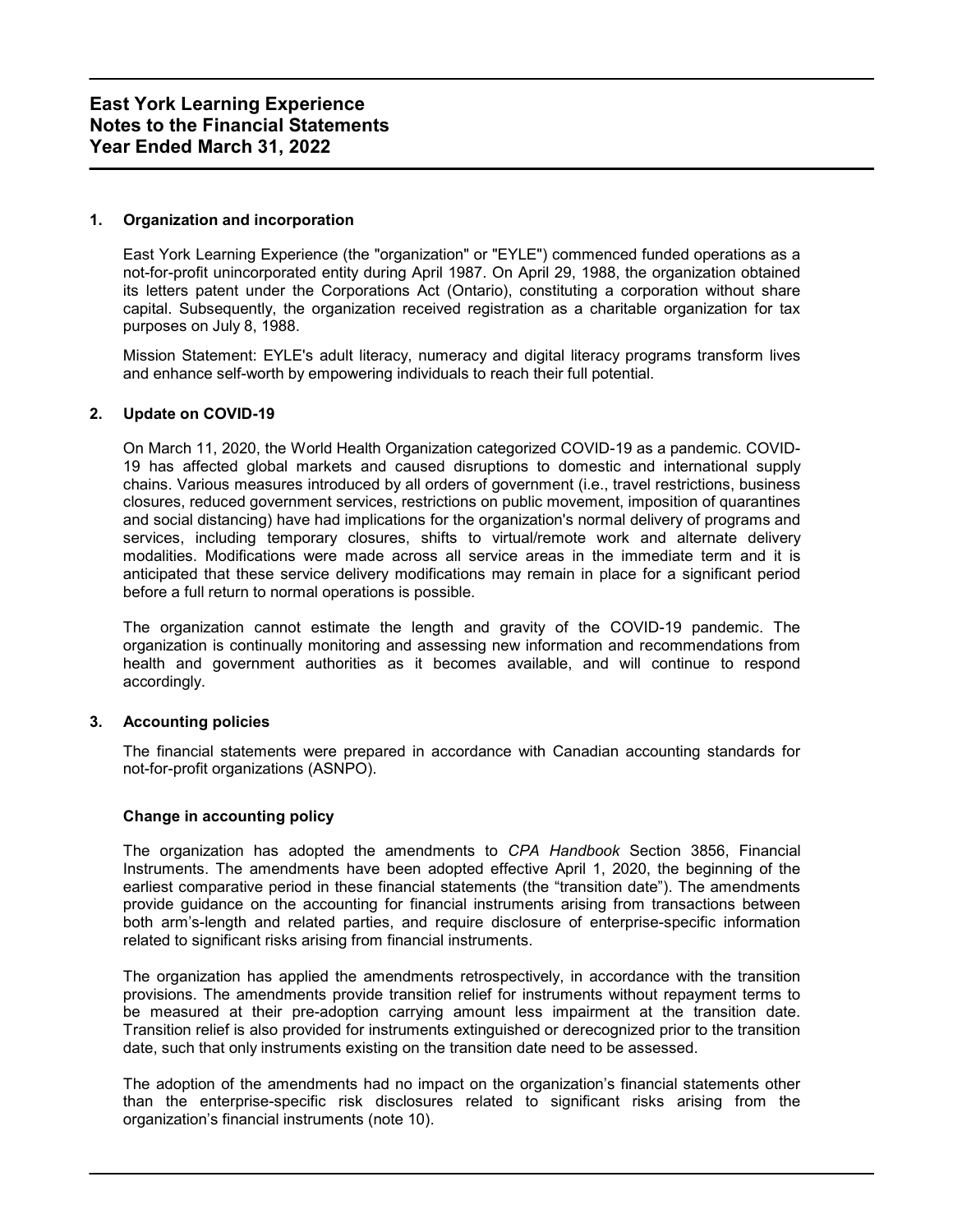# 3. Accounting policies (continued)

## Revenue recognition

The organization follows the deferral method of accounting for grants and donations. Restricted contributions are recognized as revenue in the period in which the related expenses are incurred, otherwise they are deferred. Unrestricted contributions are recognized as revenue when received or receivable if the amount to be received can be reasonably estimated and collection is reasonably assured. In addition, the organization occasionally receives grants for funding periods that include those beyond the fiscal period end date. Accordingly, only that portion of grants which have been expended in the current period are recognized as revenue, otherwise they are deferred.

## Cash

Cash consists of current operating bank accounts. The organization has no restrictions on these accounts.

### Contributed services and materials

A number of volunteers contribute a significant amount of their time and services to the organization each year. Because of the difficulty in determining fair value, these contributed services are not recognized in the financial statements. The organization records the fair value of contributed materials at the time of receipt, where such fair value is determinable and the materials would otherwise have been purchased. The organization did not receive any such contributed materials in the years ended 2022 and 2021.

## Capital assets

Capital assets are expensed in the period of purchase.

## Financial instruments

## Arm's Length Transactions

## Measurement of financial instruments

The organization measures its financial assets and financial liabilities at fair value at the acquisition date.

The organization subsequently measures all of its financial assets and financial liabilities at amortized cost.

## Transaction Costs

Transaction costs related to the acquisition or issuance of financial instruments subsequently measured at fair value and are recognized in the statement of operations when incurred. The carrying amounts of financial instruments not subsequently measured at fair value are adjusted by the amount of the transaction costs directly attributable to the acquisition or issuance of the instrument, and the adjustment is recognized in the statement of operations over the life of the instrument using the straight-line method.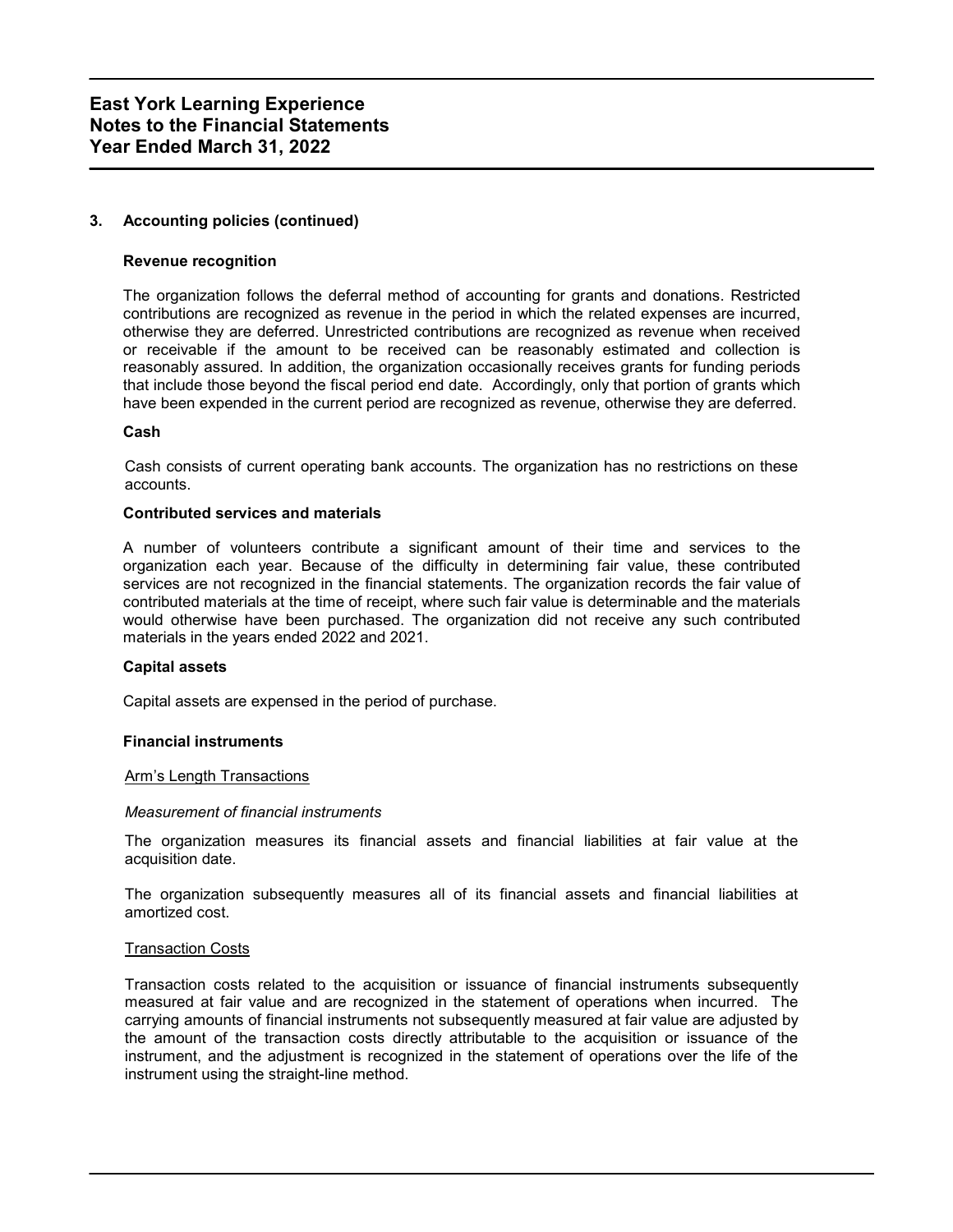# 3. Accounting policies (continued)

# Financial instruments (continued)

### Impairment

Financial assets measured at amortized cost are assessed for indications of impairment at the end of each reporting period. If impairment is identified, the amount of the write-down is recognized as an impairment loss in the statement of operations. Previously recognized impairment losses are reversed when the extent of the impairment decreases, provided that the adjusted carrying amount is no greater than the amount that would have been reported at the date of the reversal had the impairment not been recognized previously. The amount of the reversal is recognized in the statement of operations.

# 4. Goods and services tax

As a charitable organization, East York Learning Experience is eligible for a rebate of a fixed percentage of the goods and services tax paid on purchases. The current rebate factors are 50% for the federal portion and 82% for the provincial portion.

# 5. Income taxes

The organization is a registered charity within the meaning of the Income Tax Act (Canada) and is not subject to either federal or provincial income taxes.

# 6. Capital assets

During the year, the organization purchased computer equipment for \$2,224 (2021 - \$1,990). The organization used the funds from training supports from the Ministry of Labour, Training and Skills Development for these expenses.

## 7. Accounts payable and accrued liabilities

|                                                                 | 2022           |      |                |
|-----------------------------------------------------------------|----------------|------|----------------|
| Trade payable and accrued liabilities<br>Government remittances | 4.818<br>4.780 | - \$ | 4.945<br>3.467 |
|                                                                 | 9.598          |      |                |